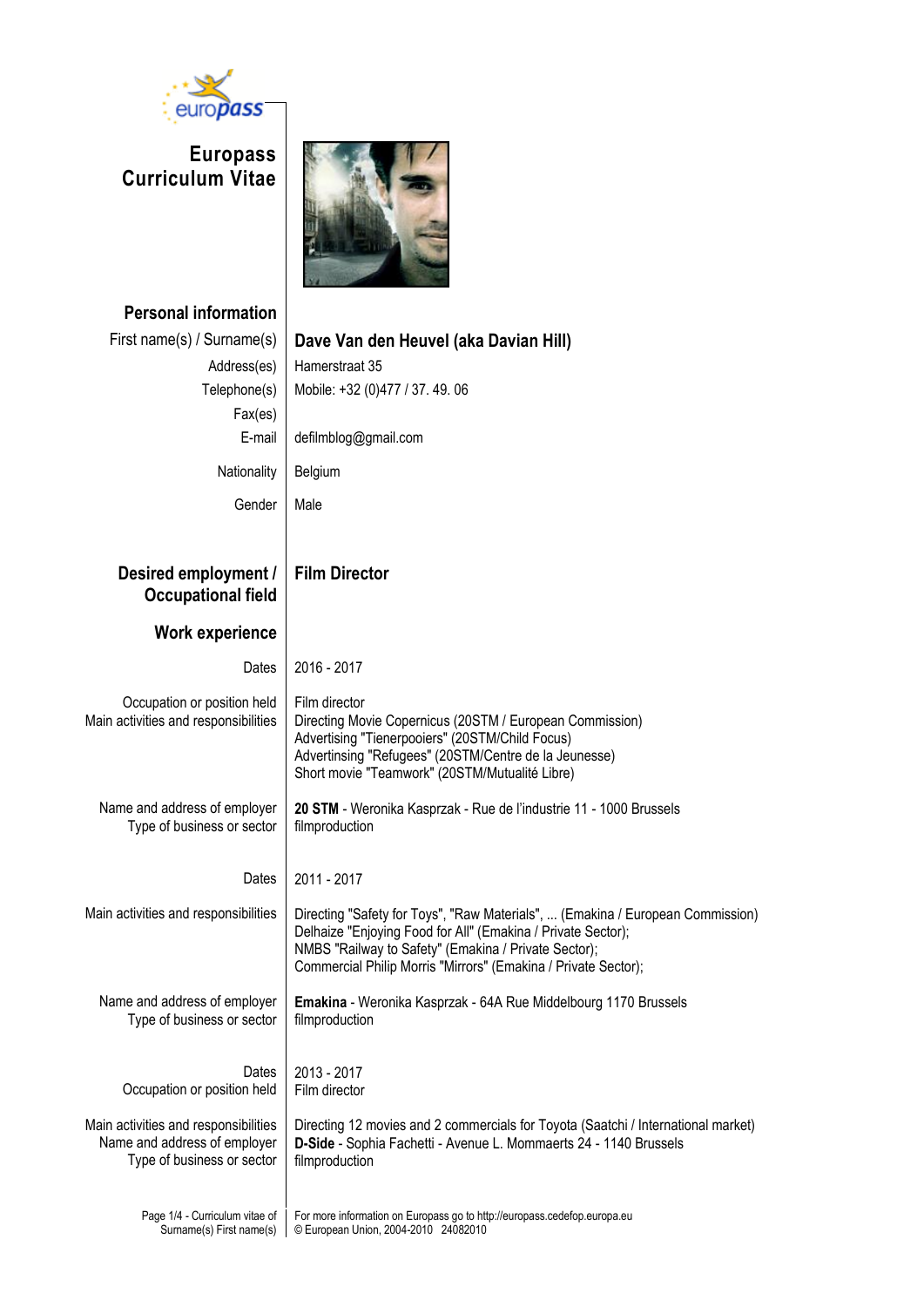| Dates<br>Occupation or position held<br>Main activities and responsibilities                                                               | 2016 - 2017<br>Film director<br>directing Your Europe Your Say (ESN / European Commission), Snapchat commercial for Erasmus                                                                                                                                                                 |  |  |  |  |  |
|--------------------------------------------------------------------------------------------------------------------------------------------|---------------------------------------------------------------------------------------------------------------------------------------------------------------------------------------------------------------------------------------------------------------------------------------------|--|--|--|--|--|
| Name and address of employer<br>Type of business or sector                                                                                 | campaign EU<br>ESN - Stéphane Deswaef - Galerie Ravenstein 4, 1000 Brussels<br>Filmproduction                                                                                                                                                                                               |  |  |  |  |  |
| Dates<br>Occupation or position held<br>Main activities and responsibilities<br>Name and address of employer<br>Type of business or sector | 2010 - 2017<br>Film director<br>7 Cinevox movies (BrightFish), Commercial Basic Fit,<br>a movie for The Internet of Things (for Tipik / European Commission), C-Will ad<br>Kaos Films - Av. Emile Max 71, 1030 Brussels<br>Filmproduction                                                   |  |  |  |  |  |
| Dates<br>Occupation or position held<br>Main activities and responsibilities<br>Name and address of employer<br>Type of business or sector | 2009-2012<br><b>Film Director</b><br>directing image-campaign for the Flemish Government, movie for KPMG, commercial for Boudewijn<br>Park, commercial for Parkinson Foundation, commericial for water compagny<br>MotionMakers - Luchthavenlaan 22, 1800 Vilvoorde<br>pub & filmproduction |  |  |  |  |  |
| Dates<br>Occupation or position held<br>Main activities and responsibilities<br>Name and address of employer<br>Type of business or sector | 2009 - 2015<br><b>Film Director</b><br>directing commercial for Pfizer-product, Brussels Airlines, Vlaamse Gemeenschap (ViA),<br>Arizona Films - - Lincolnstraat, 78, 1180 Brussel België<br>pub & filmproduction                                                                           |  |  |  |  |  |
| Dates<br>Occupation or position held<br>Main activities and responsibilities<br>Name and address of employer<br>Type of business or sector | 2007-2008<br>Film Director<br>directing commercials for Broederlijk Delen, Het Nieuwsblad, Leerdammer, 5 commercials for Vastiau,<br>Goed Gevoel, BIVV, Palm, Douwe Egberts<br>Denzzo - Bea Catteeuw - Avenue Ariane 12, 1200 Brussels<br>pub & filmproduction                              |  |  |  |  |  |
| Dates<br>Occupation or position held<br>Main activities and responsibilities<br>Name and address of employer                               | 2003 - 2006<br><b>Film Director</b><br>Directing movies for the Belgian Army, Belgacom, NMBS/SNCB, Coca-Cola, and directing<br>commercials for CCB, Dexia, Coke Light<br>Key Line - Christine Mathieu - Avenue Sleecks 28-32, 1030 Brussels                                                 |  |  |  |  |  |
|                                                                                                                                            |                                                                                                                                                                                                                                                                                             |  |  |  |  |  |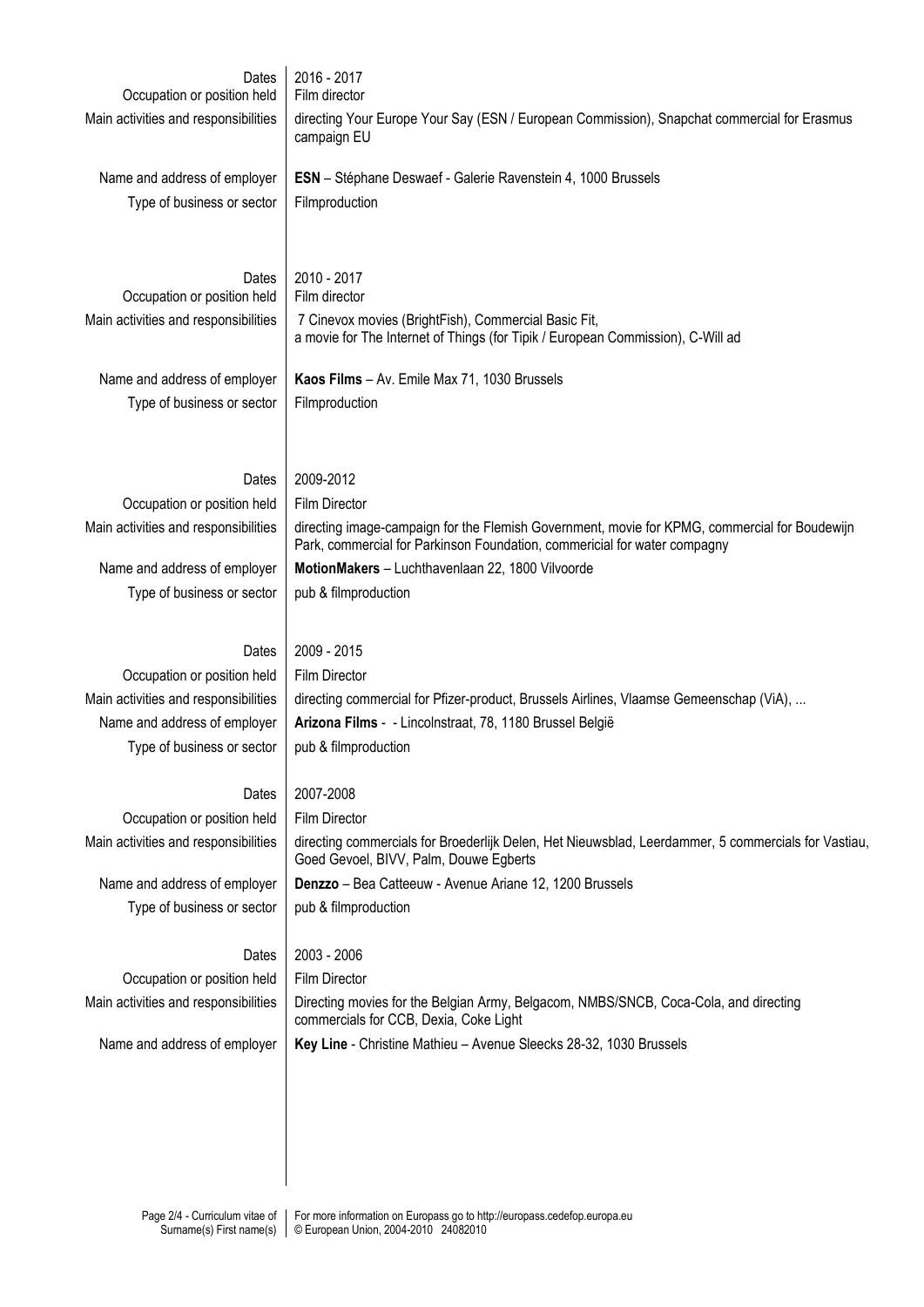## **Education and training**

#### Dates  $2000$

Principal subjects/occupational skills covered Name and type of organisation providing education and training

Title of qualification awarded  $\parallel$  Master Audio-Visual Arts (4 years) Film directing

Ritcs Brussels – Erasmus Hogeschool Brussel

### **Personal skills and competences**

Mother tongue(s) **Dutch** 

| Other language(s)                        |                                                                                                                                                                                                                                                                                                                                                                                                                                      |                |  |                    |                   |                |  |  |  |  |
|------------------------------------------|--------------------------------------------------------------------------------------------------------------------------------------------------------------------------------------------------------------------------------------------------------------------------------------------------------------------------------------------------------------------------------------------------------------------------------------|----------------|--|--------------------|-------------------|----------------|--|--|--|--|
| Self-assessment                          | Understanding                                                                                                                                                                                                                                                                                                                                                                                                                        |                |  | <b>Speaking</b>    | Writing           |                |  |  |  |  |
| European level (*)                       | Listening                                                                                                                                                                                                                                                                                                                                                                                                                            | Reading        |  | Spoken interaction | Spoken production |                |  |  |  |  |
| <b>French</b>                            | C <sub>2</sub>                                                                                                                                                                                                                                                                                                                                                                                                                       | C <sub>2</sub> |  | C <sub>2</sub>     | C <sub>2</sub>    | C <sub>1</sub> |  |  |  |  |
| <b>English</b>                           | C <sub>2</sub>                                                                                                                                                                                                                                                                                                                                                                                                                       | C <sub>2</sub> |  | C <sub>1</sub>     | C <sub>1</sub>    | <b>B1</b>      |  |  |  |  |
| German                                   | B <sub>1</sub>                                                                                                                                                                                                                                                                                                                                                                                                                       | <b>B1</b>      |  | A2                 | A2                | A <sub>2</sub> |  |  |  |  |
| Social skills and competences            | (*) Common European Framework of Reference for Languages<br>Team player, good communicating skills, very good in detecting other peoples skills, very comfortable<br>working with male and female co-workers from different backgrounds and cultures. I also have lots of<br>experience working with kids from all ages with little or no camera-experience.                                                                         |                |  |                    |                   |                |  |  |  |  |
| Organisational skills and<br>competences | I am a demanding directing but also somebody that can inspire people with whom I work with. As a<br>director I have lots of experience in team management.                                                                                                                                                                                                                                                                           |                |  |                    |                   |                |  |  |  |  |
| Technical skills and competences         | I am an expert in many audio-visual fields, from pre to post-production, and I got a good sense from<br>what kind of quality that can be obtained with the means at hand. My ambition is to push the quality of<br>my films always one step further, and I am never satisfied with old-fashioned and outdated filmmaking.<br>I am specialised in comedy shoots as well in stylistic automobile videos or contemporary fashion clips. |                |  |                    |                   |                |  |  |  |  |
| Computer skills and competences          | I am experienced with all kind of graphic programs from Adobe (Photoshop, DreamWeaver, Flash,<br>InDesign, Illustrator and After Fx) and Microsoft Office (Word, Excel, Powerpoint)                                                                                                                                                                                                                                                  |                |  |                    |                   |                |  |  |  |  |
| Artistic skills and competences          | Before my filmmaking carreer, I was also a photographer on filmsets and fashion shows.                                                                                                                                                                                                                                                                                                                                               |                |  |                    |                   |                |  |  |  |  |
| Other skills and competences             | Badminton, squash, football, martial-arts (ninjitsu)                                                                                                                                                                                                                                                                                                                                                                                 |                |  |                    |                   |                |  |  |  |  |
| Driving licence                          | Driver's License B                                                                                                                                                                                                                                                                                                                                                                                                                   |                |  |                    |                   |                |  |  |  |  |